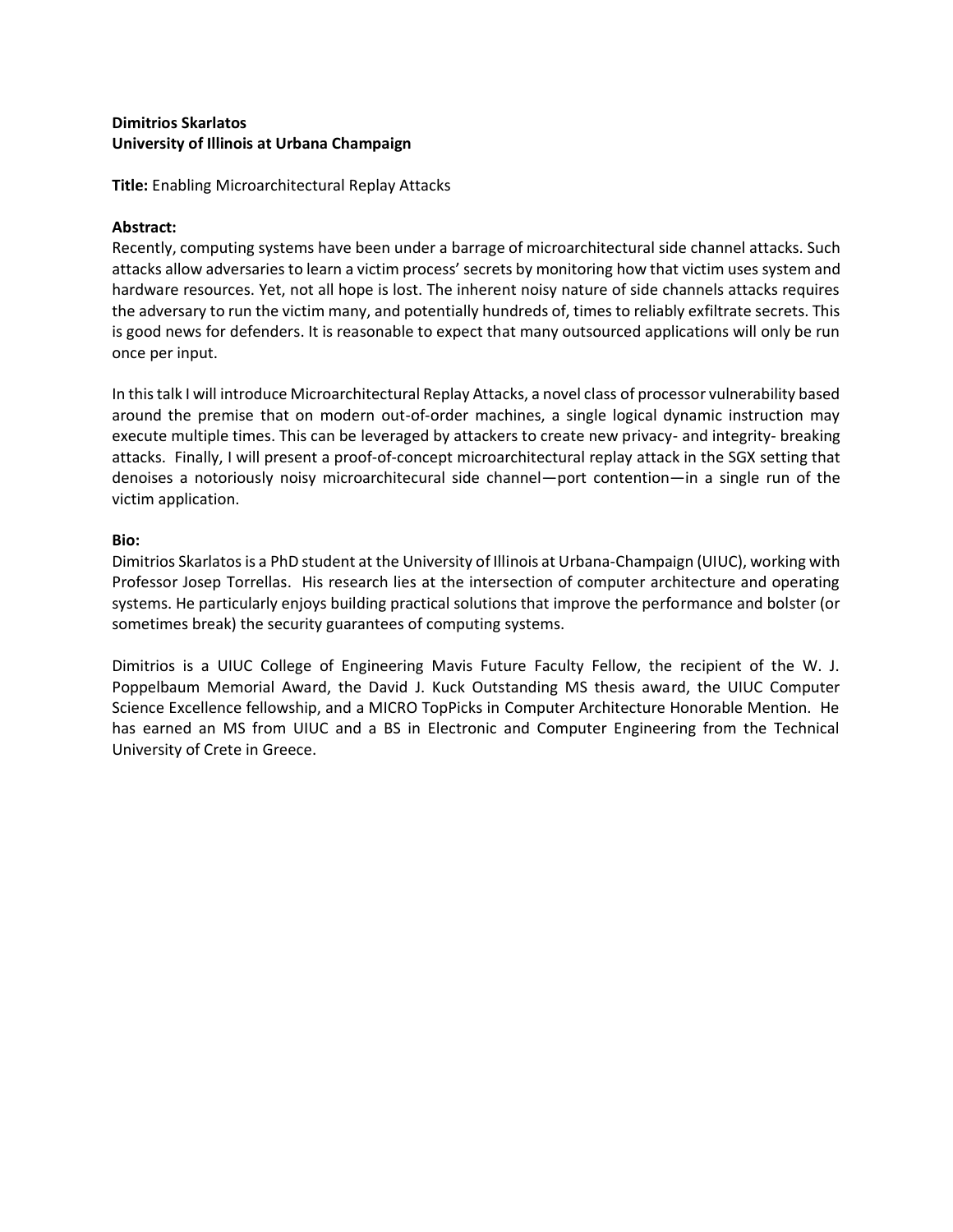# **Rui Zhang University of North Carolina**

**Title:** Automated Security Validation for Processor Designs

# **Abstract:**

The recent rise of hardware attacks, such as Spectre and Meltdown, have shown how vulnerable modern computer hardware is. Attacks at the hardware level can compromise an entire system even with secure software. As hardware is often difficult to patch, validating the security of hardware designs at the design time is important. The current state of the art to find vulnerabilities in hardware designs uses assertion based verification. While powerful, the bottlenecks of it lie in how to systematically identify the security critical properties needed for the verification, and how to determine the root cause for any found violations.

In this talk, I will present our work towards automated security validation for processor designs. It consists of two directions: security property identification and exploit program generation. In the first direction, I will first describe a semi-automatic approach, SCIFinder [ASPLOS'17], that identifies security properties of processor designs. It relies on security errata and machine learning techniques to identify security properties from a set of processor invariants. The security properties built can be useful for similar designs, but repeating the whole process for each new design can be tedious. Thus, I will then describe a tool, Transys [S&P'20], that automatically and efficiently translates security properties from one design to similar designs. It uses static program analysis techniques for the translation, and further reduces the effort in developing security properties. In the second direction, I will talk about an end-to-end tool, Coppelia [MICRO'18], that automatically generates exploit programs. The core of Coppelia is a novel hardware-oriented backward symbolic execution engine. It helps designers better analyze, understand, and assess the security threat for vulnerabilities in processor designs.

## **Bio:**

Rui Zhang is a PhD candidate at University of North Carolina at Chapel Hill, advised by Professor Cynthia Sturton. Her research interests lie at the intersection of formal analysis techniques and hardware security. Her work has resulted in formal, automated systems and tools for detecting vulnerabilities and validating the security of hardware designs. Her research has been recognized with a best paper award nomination at MICRO 2018. She was nominated as one of two candidates for Google PhD fellowship representing UNC Chapel Hill in 2016. She received her master's degree from Columbia University in 2015 and her bachelor's degree from Peking University in 2013.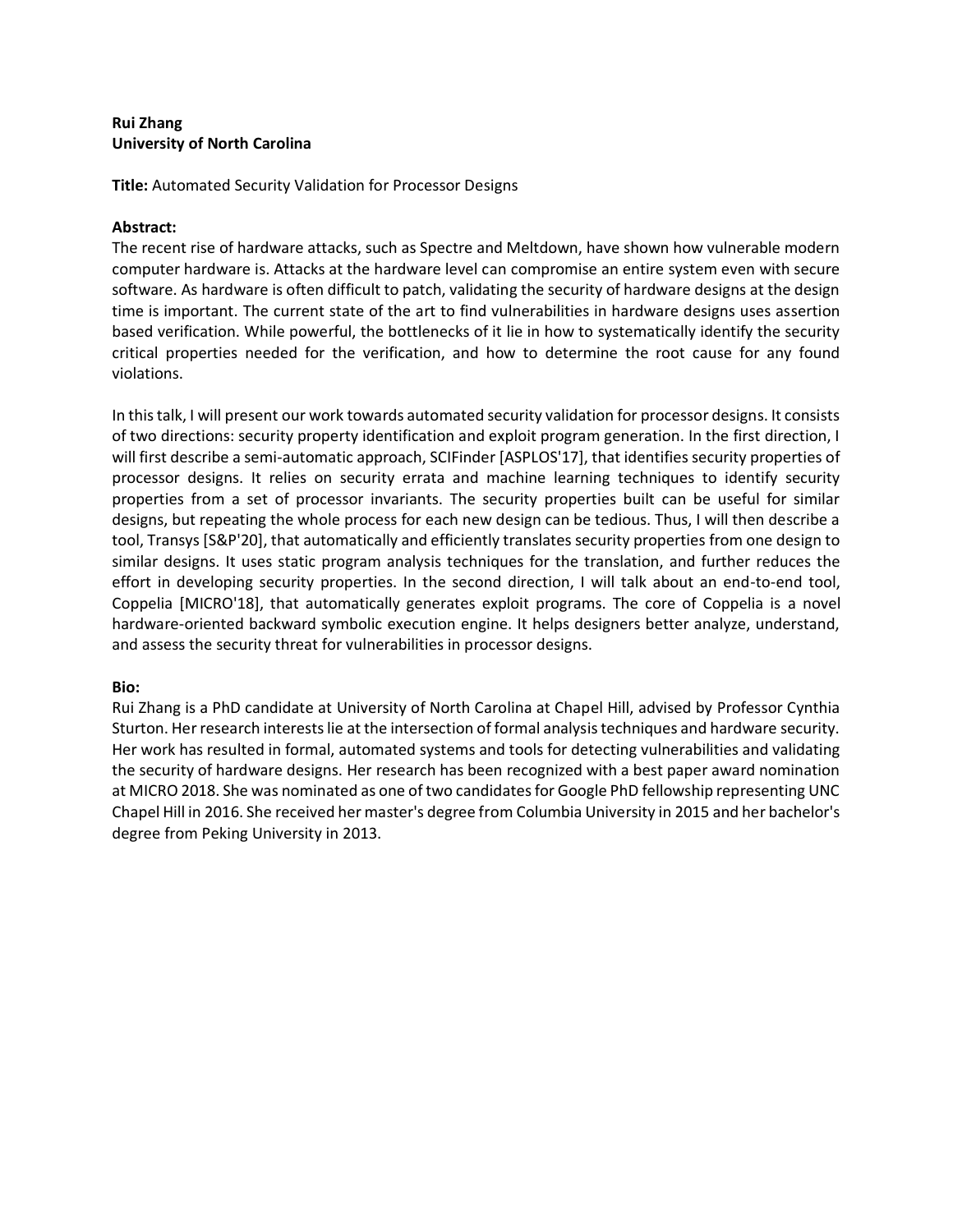# **Yatin Manerkar Princeton**

**Title:** Progressive Automated Formal Verification

#### **Abstract:**

Modern computing systems are deeply heterogeneous and increasingly complex, making it challenging for designers and implementers to ensure their correctness. In current architectural design approaches, verification of correctness is often conducted late in the development timeline, post-implementation. However, late-stage verification results in bugs being found and fixed late in development, when the opportunities for redesign may be limited. My research proposes **progressive** automated formal verification, or automated formal verification throughout the system development process. Under this philosophy, a formal model of a system is created and verified at early-stage design, catching design bugs **before** implementation commences. This model can then evolve as the design progresses, and the eventual implementation can be verified against such a detailed formal model to help ensure correctness. The automation of the tools makes them easy to use, while the formal nature of the verification provides strong correctness guarantees.

My dissertation work has enabled progressive automated formal verification of Memory Consistency Model (MCM) properties for parallel architectures. MCMs specify the ordering and visibility rules for memory operations in parallel programs, so MCM verification of implementations is critical to parallel system correctness. I will discuss methodologies and tools for MCM verification of early-stage microarchitectural designs (PipeProof), detailed microarchitectural designs (RealityCheck), and Verilog RTL implementations (RTLCheck). I will conclude with future work plans, which include applying progressive automated formal verification to distributed systems and cyber-physical systems. I also intend to improve hardware design and verification by adapting hardware description languages and high-level synthesis to be more amenable to formal analysis.

#### **Bio:**

Yatin Manerkar is a final-year PhD candidate in the Princeton Computer Science department, advised by Prof. Margaret Martonosi. He holds a BASc in Computer Engineering from the University of Waterloo and an M.S. in Computer Science and Engineering from the University of Michigan. He also worked full-time at Qualcomm Research for one year. Yatin's research develops automated formal methodologies and tools for the design and verification of computing systems. His work has led to the discovery of bugs in a lazy coherence protocol, a "proven-correct" compiler mapping for C/C++11 atomics, a commercial compiler, and an open-source processor. He has also contributed to the development of the RISC-V ISA's memory model by finding deficiencies in its draft specification. Yatin's research has been recognised with two best paper nominations, and three of his papers have been honoured for their high potential impact as either Top Picks or Honorable Mentions in IEEE Micro's annual "Top Picks" issue. Yatin is a recipient of the Wallace Memorial Fellowship, one of Princeton's highest graduate honours awarded to approximately 25 PhD students annually for a senior year of their doctoral studies. He also received the 2019 Award for Excellence from Princeton's School of Engineering and Applied Science.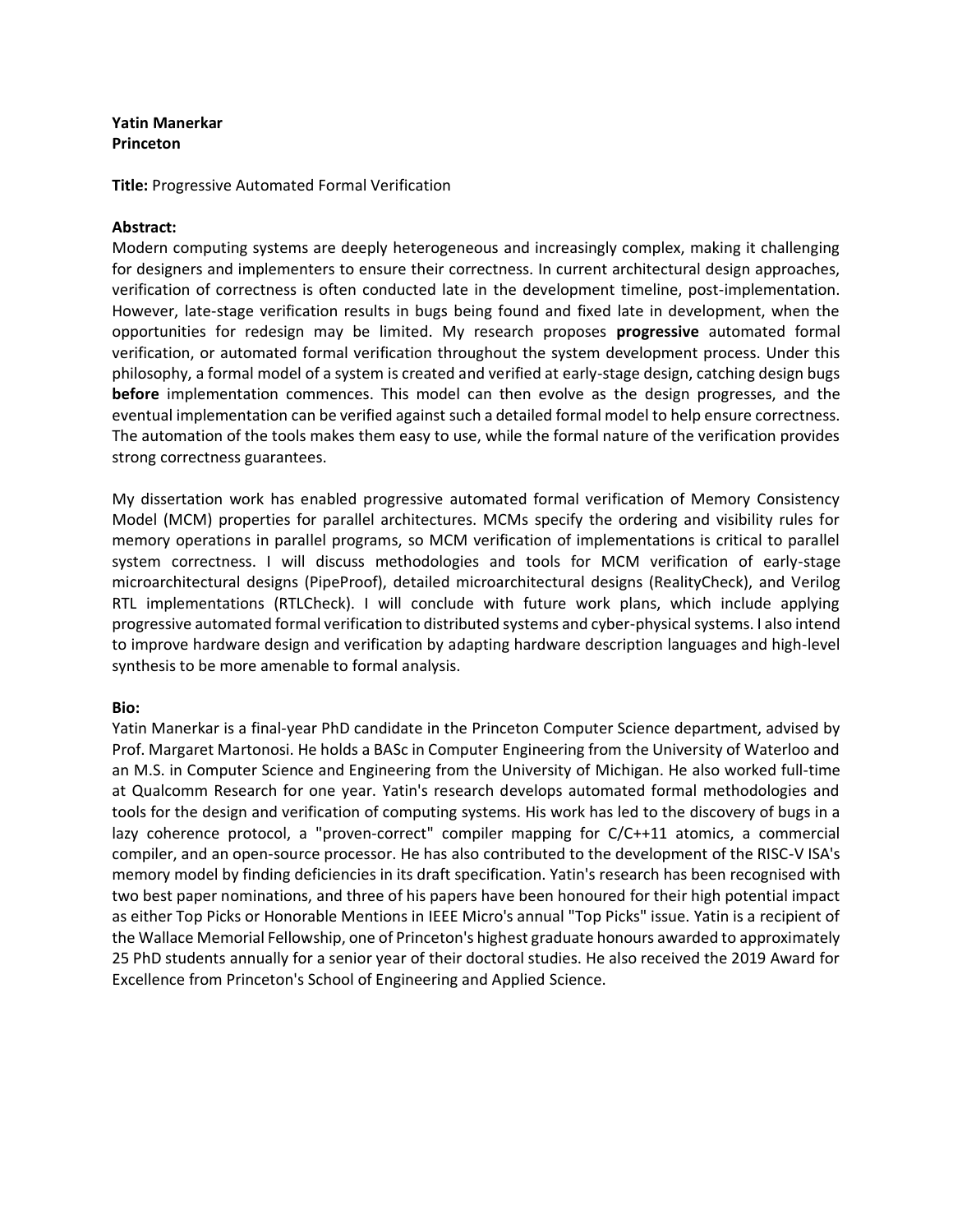# **Mohammad Alian University of Illinois at Urbana Champaign**

**Title:** A Cross-Layer, Hardware-Software Approach Towards Architecting High-Performance Datacenters

## **Abstract:**

Processing the ever-increasing data generated by smartphones, IoTs, autonomous cars, etc. using deep neural networks necessitates an enormous amount of computation, which only can be achieved through distributed and specialized computing. Moreover, industry is moving from traditional processor-centric servers into composable and software-defined infrastructures, where a server rack is defined by fluid pools of compute, memory, and storage that are networked together. The key enabler of efficient distributed computing and composable architectures is a low-latency, high-bandwidth network. In this talk I am going to talk about my recent research works on distributed computing and datacenter network. My talk is divided into two parts. In the first part I will talk about the concept of memory channel networking (MCN) in which I introduce a near-memory processing framework that scales the compute power, memory capacity, and memory bandwidth of a leaf-node server without compromising the application readiness. In the second part, I will explain a near-memory network interface architecture for ultra-low latency networking without compromising the network bandwidth. These works plot a roadmap for designing a high-performance and energy-efficient near-memory server that can seamlessly accelerate the existing datacenter applications.

## **Bio:**

Mohammad Alian is a 5th year PhD candidate at the University of Illinois Urbana Champaign working with Prof. Nam Sung Kim. His research interests are near-memory processing, in-network processing, datacenter network architecture, and unconventional computing paradigms. He has 13 published papers in top tier computer architecture and systems conferences/journals and three patent applications. His research has been recognized by one honorable mention in IEEE MICRO top picks and four best paper candidates including one from IEEE/ACM International Symposium for Microarchitecture and one from IEEE International Symposium for High-Performance Computer Architecture. Mohammad is graduating in December 2019.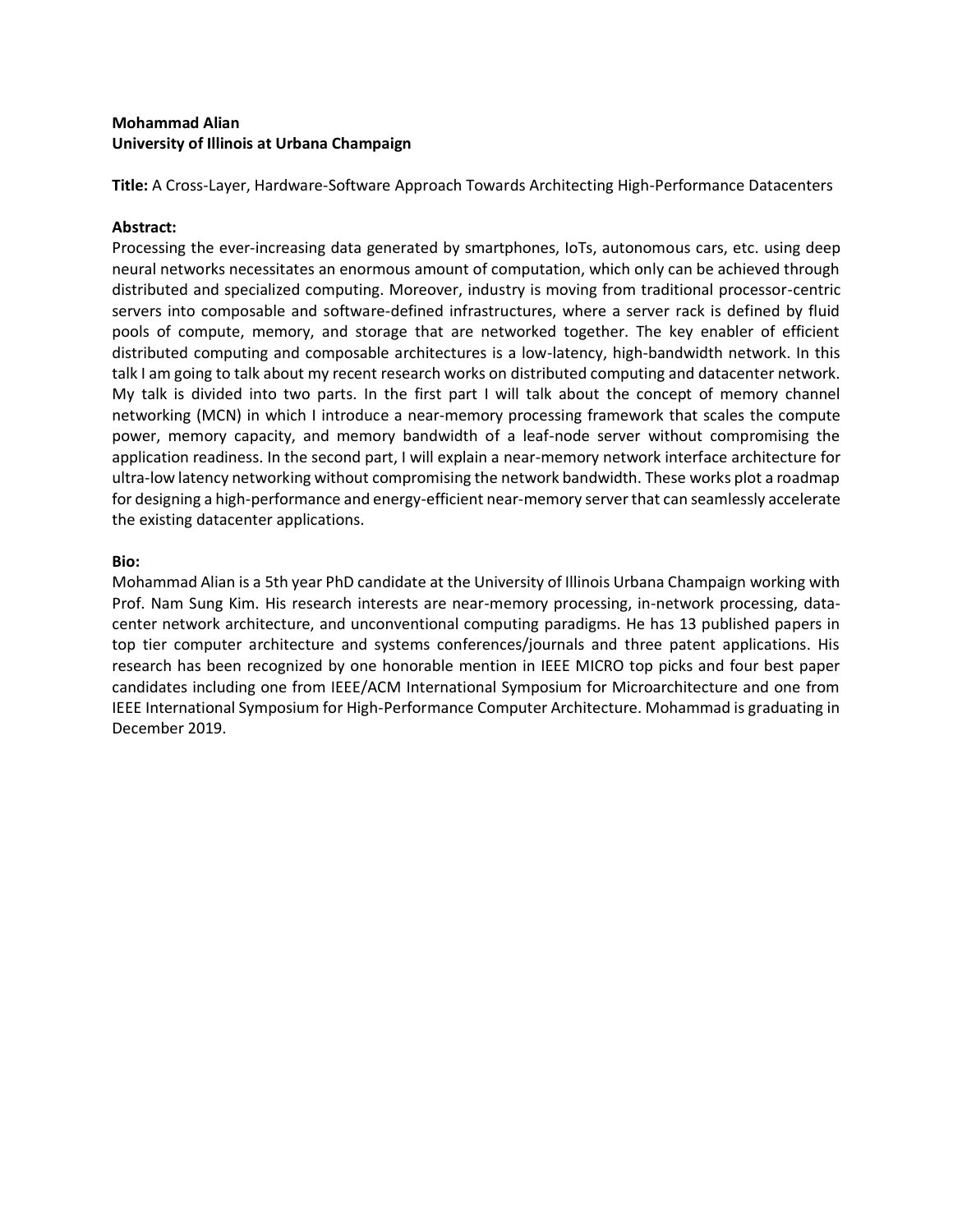# **Radha Venkatagiri University of Illinois at Urbana Champaign**

**Title:** Democratizing Error-Efficient Computing via Principled Application-Level Error Analysis

# **Abstract:**

The end of conventional technology scaling has led to notable interest in techniques that aim to improve overall efficiency by allowing the system to make controlled errors. We refer to such systems as being error-efficient: they only prevent as many errors as they need to. Some examples of error-efficiency techniques are approximate computing, that trade off output accuracy for performance/energy or low cost (but less-than-perfect) resiliency solutions that let some hardware errors escape as user-acceptable output corruptions. Error-efficient computing paradigms have the potential to significantly change the way we design hardware and software. However, current solutions rely on programmer expertise to provide application-level error specifications which severely limits their scope as such expertise is sparse and can take years to develop for new domains.

My research aims to advance the state-of-the-art in error-efficient computing by developing automatic application-level error analysis tools that mitigate the need for such hard-to-find programmer expertise. Using a hybrid approach of program analysis and (relatively) few error injections, these tools can comprehensively analyze billions of possible errors that can impact a program's execution at low cost. The resulting comprehensive application error profiles can be utilized to build optimal error-efficiency solutions tailored for individual applications. Specifically, my contributions are: (1) A suite of automated application-level error analysis tools (Approxilyzer, gem5-Approxilyzer and Minnow) that can accurately quantify the impact of all errors (for a given error model) in a program's computation and data on its output quality, (2) A framework called Minotaur that shows a principled application of software testing methodologies to significantly improve the speed, accuracy and scalability of automated error analysis techniques over multiple workloads and inputs, and (3) Proof-of-concept workflows that demonstrate the potential of the automatically generated application error profiles to enable custom error-efficiency solutions that meet user requirements. Together, the solutions proposed by my work can democratize the reach of error-efficient computing to both novice programmers as well as emerging application domains.

## **Bio:**

Radha is a doctoral candidate in Computer Science at the University of Illinois at Urbana-Champaign. Her research interests lie, broadly, in the area of Computer Architecture with a specific focus on Approximate Computing, Hardware/Software Resiliency, Error-Efficient Computing and Software Testing. Radha's dissertation work aims to formalize techniques and build tools that enable reliable, low-cost and efficient computing by allowing controlled errors in the system. She was among 20 people invited to participate in an exploratory workshop on error-efficient computing systems initiated by the Swiss National Science Foundation and is one of the select young researchers worldwide to attend the 2018 Heidelberg Laureate Forum. She has also been selected for the Rising Stars in EECS workshop for the year 2019.

Before joining the University of Illinois, Radha was a CPU/Silicon validation engineer at Intel where her work won a divisional award for key contributions in validating new industry standard CPU features. Prior to that, she worked briefly at Qualcomm on architectural verification of the Snapdragon processor. Radha has a Master's in Computer Engineering from North Carolina State University and a Bachelor's in Electrical Engineering from the University of Madras in India.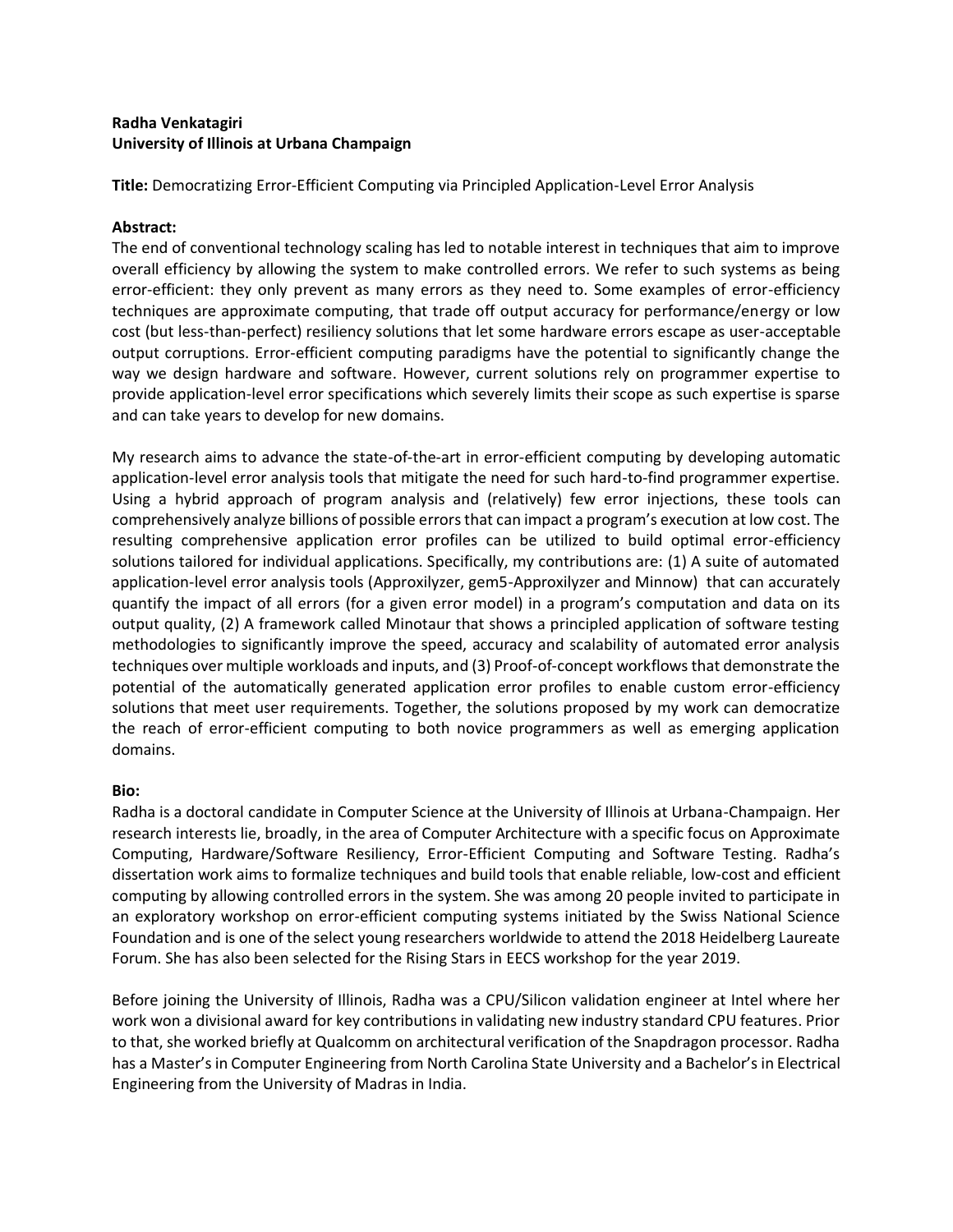## **Yipeng Huang Columbia / Princeton**

**Title:** Emerging Architectures for Humanity's Grand Challenges

# **Abstract:**

As we enter the post-Moore's law era of computer architecture, researchers are turning to new models of computation to address humanity's Grand Challenges. These new models of computation include analog computing and quantum computing. At a high level, they offer fundamentally different capabilities compared to classical, digital computing machines. These capabilities include simulating natural phenomena using physics as a direct model. The urgent challenges in harnessing these promising models of computation are in connecting them to conventional architectures, and in helping programmers correctly use them.

First, I will talk about how analog accelerators can play a role modern architectures to aid in modeling stochastic and nonlinear phenomena. The key feature of the analog model of computation is that variables evolve continuously, thereby avoiding many problems associated with the step-by-step updating of variables in all digital machines. Using prototype analog accelerators that I helped build at Columbia University, I demonstrate using analog approximate solutions as good initial seeds for GPUs solving scientific computation problems.

Second, I will talk about helping programmers reason about quantum algorithms with the aid of classical inference tools. My research now is in bridging the architectural gap between the theoretical discipline of imagining quantum computer problems and algorithms, and the experimental discipline of building quantum computer hardware. A vital task in bridging that gap is improving researchers' ability to simulate and debug quantum algorithms. I turn to classical inference techniques as a way to contend with highdimensional data encountered in quantum computing. The novel programming abstraction offers a way to speed up simulating and debugging important quantum algorithms.

## **Bio:**

Yipeng is a postdoctoral research associate at Princeton University, working with Prof. Margaret Martonosi. He received his PhD in computer science in May 2018 from Columbia University, working with Prof. Simha Sethumadhavan. His research interest is in building, programming, and in identifying applications for emerging architectures. These include quantum and analog computer architectures that may uniquely address urgent challenges in scientific computing, but would require new programming tools and architectural abstractions to harness these unconventional models of computation. His dissertation "Hybrid Analog-Digital Co-Processing for Scientific Computation" was nominated by Columbia University Computer Science for the ACM doctoral dissertation award. His work has received attention among computer architecture researchers, who named his papers one of twelve Top Picks among conference papers in 2016, and again as an honorable mention in 2017. He has also received support for his research work through DARPA, in the form of a Small Business Technology Transfer grant to investigate commercial applications.